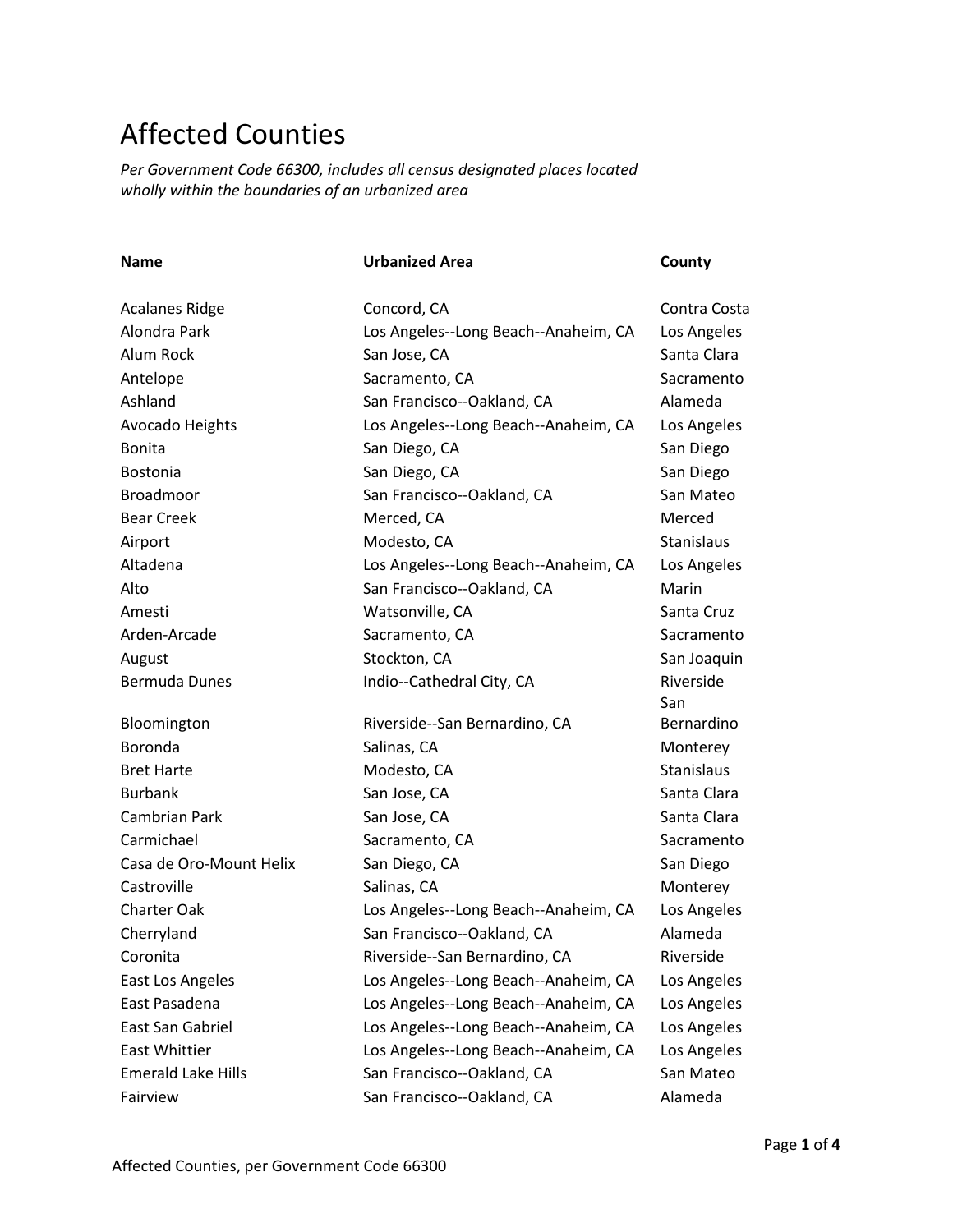Bystrom Modesto, CA Stanislaus Modesto, CA Calwa **Fresno, CA** Fresno, CA **Fresno, CA** Fresno Castle Hill Concord, CA Contra Costa Casa Conejo Thousand Oaks, CA Ventura Channel Islands Beach Oxnard, CA Ventura Citrus Los Angeles--Long Beach--Anaheim, CA Los Angeles Contra Costa Centre Concord, CA Contra Costa Cowan **Modesto, CA** Stanislaus Cowan Stanislaus Del Aire **Los Angeles--Long Beach--Anaheim, CA** Los Angeles Desert View Highlands Lancaster--Palmdale, CA Los Angeles Diablo Concord, CA Contra Costa El Sobrante San Francisco--Oakland, CA Contra Costa East Rancho Dominguez Los Angeles--Long Beach--Anaheim, CA Los Angeles East Tulare Villa Visalia, CA Tulare El Rio Oxnard, CA Ventura Fair Oaks Sacramento, CA Sacramento, CA Sacramento, CA Sacramento Florence-Graham Los Angeles--Long Beach--Anaheim, CA Los Angeles Freeport Sacramento, CA Sacramento, CA Sacramento Fruitdale San Jose, CA Santa Clara Granite Hills **San Diego, CA** San Diego, CA San Diego Hacienda Heights Los Angeles--Long Beach--Anaheim, CA Los Angeles Highlands-Baywood Park San Francisco--Oakland, CA San Mateo Kentfield San Francisco--Oakland, CA Marin Ladera **San Francisco--Oakland, CA** Santa Clara Lake San Marcos San Diego, CA San Diego Foothill Farms **Sacramento, CA** Sacramento, CA Sacramento Fort Washington **Fresno, CA** Fresno, CA **Fresno**, CA **Fresno** French Camp Stockton, CA San Joaquin Fruitridge Pocket Sacramento, CA Sacramento, CA Sacramento Garden Acres **Stockton, CA** Stockton, CA San Joaquin Gold River **Sacramento, CA** Sacramento, CA Sacramento, CA Sacramento, CA Sacramento La Riviera **Sacramento, CA** Sacramento, CA Sacramento, CA Sacramento Greenacres **Bakersfield, CA CONFIDENT BAKERS** BAKERS **CONFIDENT** BAKERS Kennedy **Stockton, CA** San Joaquin Stockton, CA Kensington **San Francisco--Oakland, CA** Contra Costa La Crescenta-Montrose Los Angeles--Long Beach--Anaheim, CA Los Angeles Ladera Heights Los Angeles--Long Beach--Anaheim, CA Los Angeles Lemon Hill Sacramento, CA Sacramento, CA Sacramento Lennox Los Angeles--Long Beach--Anaheim, CA Los Angeles Lincoln Village Stockton, CA San Joaquin Live Oak Santa Cruz, CA Santa Cruz, CA Santa Cruz, CA Santa Cruz Malaga **Fresno, CA** Fresno, CA **Fresno**, CA **Fresno**, CA **Fresno** Marina del Rey Los Angeles--Long Beach--Anaheim, CA Los Angeles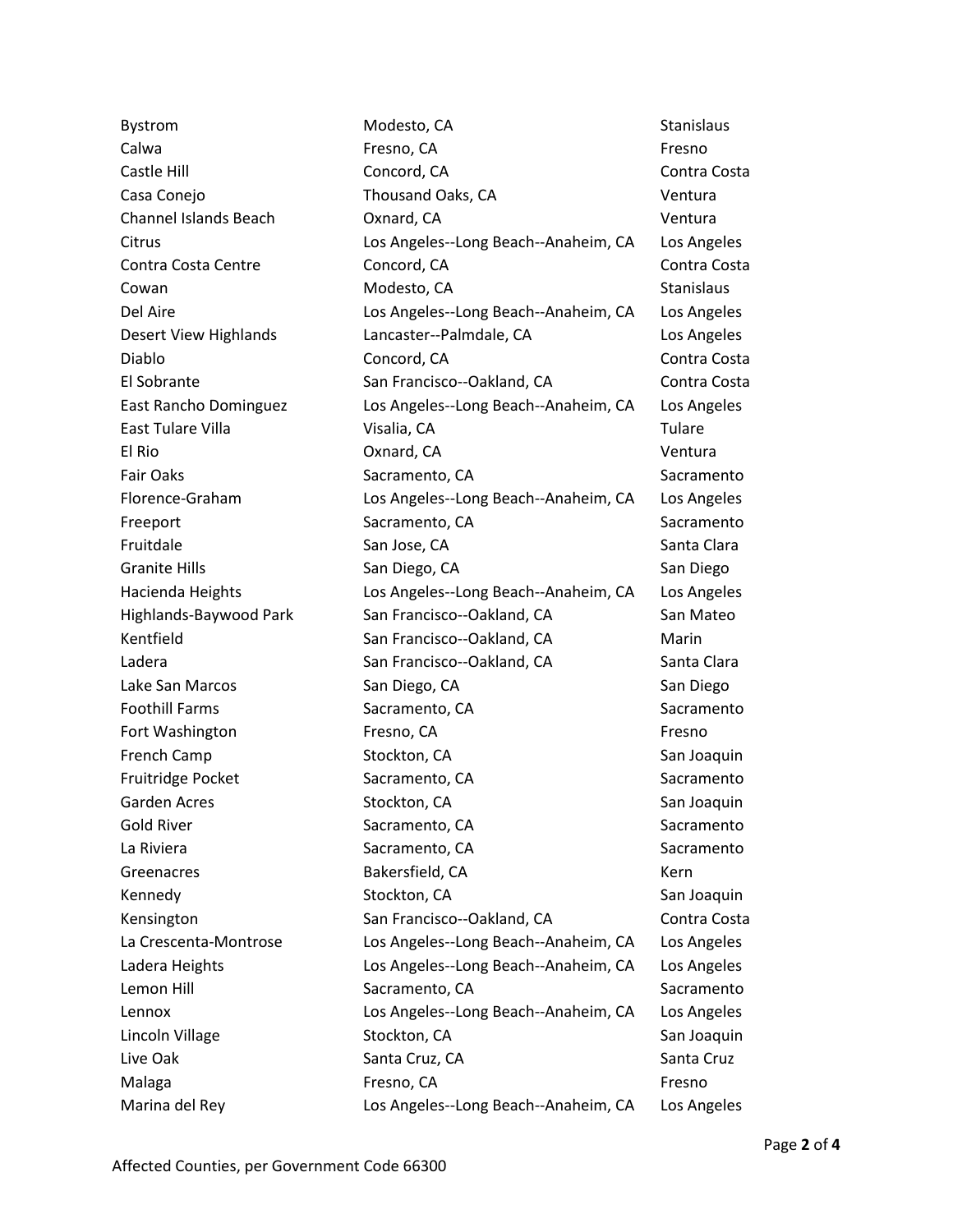Strawberry San Francisco--Oakland, CA Marin Sunnyside **Fresno, CA** Fresno, CA **Fresno**, CA **Fresno** Tara Hills **San Francisco--Oakland, CA** Contra Costa

Marin City **San Francisco--Oakland, CA** Marin Mayflower Village Los Angeles--Long Beach--Anaheim, CA Los Angeles Meiners Oaks Oxnard, CA Ventura Midway City Los Angeles--Long Beach--Anaheim, CA Orange Mountain View Concord, CA Contra Costa North El Monte Los Angeles--Long Beach--Anaheim, CA Los Angeles North Fair Oaks San Francisco--Oakland, CA San Mateo North Highlands Sacramento, CA Sacramento, CA Sacramento, CA Sacramento Oak View Oxnard, CA Ventura Orangevale Sacramento, CA Sacramento, CA Sacramento Pacheco Concord, CA Concord, CA Contra Costa Paradise Park North Cruz, Canta Cruz, CA Cruz, CA Santa Cruz, CA Santa Cruz Parklawn **Modesto, CA Stanislaus** Modesto, CA Parkway **Sacramento, CA** Sacramento, CA Sacramento Parkwood Madera, CA Madera, CA Madera Linnell Camp Visalia, CA Tulare McClellan Park **Sacramento, CA** Sacramento, CA Sacramento, CA Sacramento Mayfair **Fresno, CA** Fresno, CA **Fresno**, CA **Fresno**, CA Old Fig Garden Fresno, CA Fresno, CA Fresno, CA Fresno, CA Fresno, CA Fresno Montalvin Manor San Francisco--Oakland, CA Contra Costa Mountain View Acres Victorville--Hesperia, CA North Gate **Concord, CA** Concord, CA Contra Costa North Tustin Los Angeles--Long Beach--Anaheim, CA Orange Pasatiempo Santa Cruz, CA Santa Cruz, CA Santa Cruz, CA Santa Cruz Quartz Hill Lancaster--Palmdale, CA Los Angeles Rollingwood San Francisco--Oakland, CA Contra Costa Rouse **Modesto, CA** Stanislaus **Modesto, CA** Stanislaus San Pasqual Los Angeles--Long Beach--Anaheim, CA Los Angeles Saranap **Concord, CA** Concord, CA Contra Costa Shell Ridge **Concord, CA** Concord, CA Contra Costa South San Gabriel Los Angeles--Long Beach--Anaheim, CA Los Angeles South San Jose Hills Los Angeles--Long Beach--Anaheim, CA Los Angeles South Whittier Los Angeles--Long Beach--Anaheim, CA Los Angeles Spreckels Salinas, CA Monterey Spring Valley Lake Victorville--Hesperia, CA Stanford San Jose, CA Santa Clara Stevenson Ranch **Santa Clarita, CA** Communist Construction CA Los Angeles

San Bernardino San Bernardino Tarpey Village Table Tresno, CA Fresno, CA Fresno